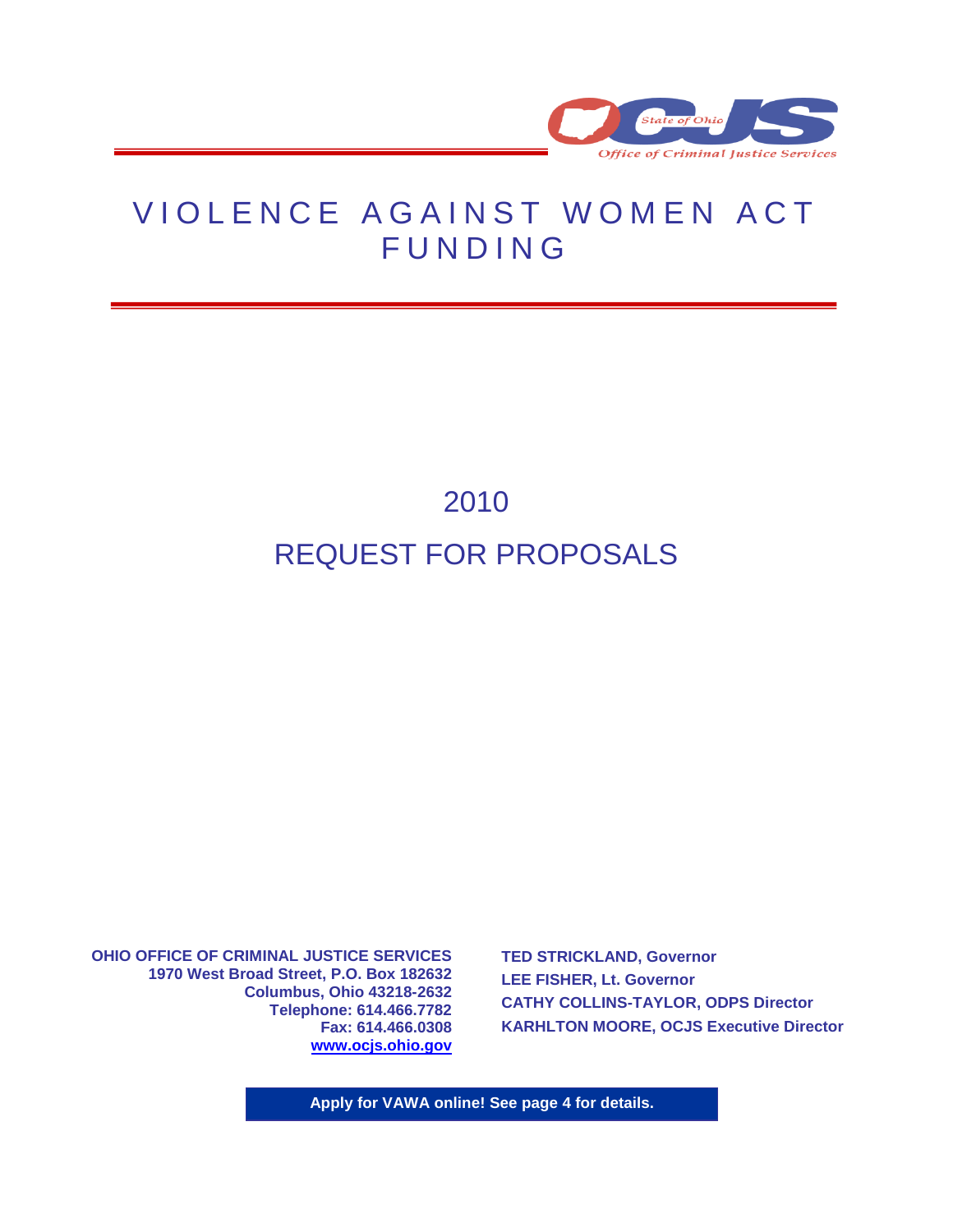## **OHIO OFFICE OF CRIMINAL JUSTICE SERVICES Violence Against Women Act Funding 2010 Request for Proposals C O N T E N T S**

| <b>OCJS and VAWA</b>                            | $\overline{2}$          |
|-------------------------------------------------|-------------------------|
| <b>What to Expect</b>                           | $\overline{2}$          |
| <b>Eligible Applicants</b>                      | $\overline{2}$          |
| <b>Eligibility Requirements</b>                 | $\overline{2}$          |
| Ineligible VAWA Proposals                       | 3                       |
| <b>Applicant Training</b>                       | 3                       |
| <b>Program Purpose</b>                          | 3                       |
| <b>Federal Allocation</b>                       | 3                       |
| <b>Funding Cap</b>                              | $\overline{\mathbf{4}}$ |
| <b>Match</b>                                    | 4                       |
| <b>Proposal Checklist</b>                       | $\overline{\mathbf{4}}$ |
| <b>Format and Submission</b>                    | 5                       |
| 2010 VAWA Program Areas: Goals and Requirements | 6                       |
| 2010 VAWA Proposal Narrative                    | $\overline{7}$          |
| <b>Unallowable Costs</b>                        | 10                      |
| <b>Attachment A</b>                             | 11                      |
| <b>Victim Service Consultation</b>              | 12                      |

**The STOP Violence Against Women Act (VAWA) funding is federally administered by the Office of Justice Programs, Violence Against Women Office within the U.S. Department of Justice. The subgrant program emphasizes coordinated community approaches to reduce violence against women and to create mutually respectful partnerships between the justice system and victim services.**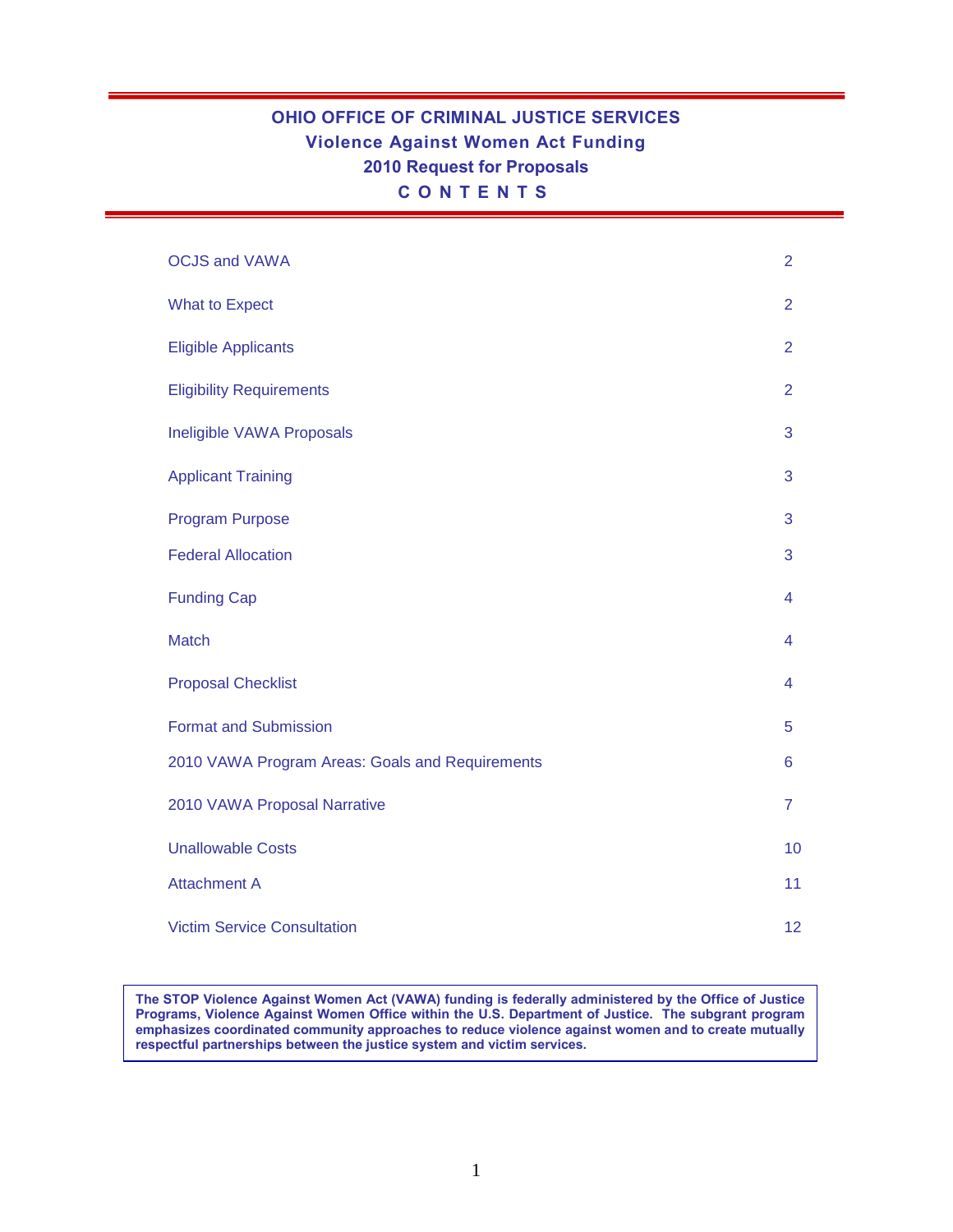#### **OCJS AND VAWA**

The Ohio Office of Criminal Justice Services (OCJS) is a division of the Ohio Department of Public Safety. By statute, OCJS is the lead justice planning and assistance office for the state, administering millions of dollars in state and federal criminal justice funding every year. OCJS also evaluates programs and develops technology, training, and products for criminal justice professionals and communities. OCJS has been designated by Governor Ted Strickland to administer the FY 2010, STOP Violence Against Women Act (VAWA) Grant Program.

Regional Planning Units (RPU) provide criminal justice funding plans and technical assistance for the counties they serve. Local applicants in Cuyahoga, Franklin, and Lucas counties must apply for VAWA funding through their county RPUs. Applicants in all other counties, as well as projects with statewide impact, apply directly to OCJS.

#### **WHAT TO EXPECT**

**Application.** For technical assistance on any part of the VAWA application, call OCJS at: 614.466.7782 and ask to speak to your Grants Coordinator or e-mail: [TPWood@dps.state.oh.us](mailto:TPWood@dps.state.oh.us) and include the county where your project is located.

Regional Contacts: <http://www.ocjs.ohio.gov/grants.stm>

If applying for a local project in Cuyahoga, Franklin, or Lucas counties, contact your RPU listed on page five.

**Review.** VAWA proposals will be competitively reviewed by OCJS and outside criminal justice professionals. Project budgets will be reviewed to assure that costs directly relate to the program. Final funding recommendations are made by the OCJS Executive Director and approved by the Department of Public Safety Director.

**\*Grant Reviewer.** To ensure the viability of the review process, OCJS requests that all proposals identify the name of a qualified professional who may be considered to participate as a potential grant reviewer. **Mandatory training is required for all grant reviewers. OCJS will hold a grant reviewer training at the Ohio Department of Public Safety on June 8, 2010. Time to be determined.** 

**Contact information should be sent to Jacquetta Al-Mubaslat at** [JAl-Mubaslat@dps.state.oh.us](mailto:JAl-Mubaslat@dps.state.oh.us) **and include:**

- Name
- Agency Affiliation
- **Address**
- Phone
- Email

**Award.** Award notifications will be mailed to selected projects. Before final approval, projects must complete and return all required forms. Prior to funding, grantees will receive orientation information regarding funding conditions and grant management strategies. **All awards will be for 12 months of funding, operating from January 1, 2011 through December 31, 2011.**

#### **ELIGIBILE APPLICANTS**

All VAWA applicants must have an organization, or subgrantee, that will serve as the fiduciary agent and assume overall responsibility for the grant. Eligible VAWA subgrantees include:

- 1. A unit of local government or council of governments. A unit of local government has legislative autonomy, jurisdiction, and authority to act in certain circumstances. Units of government include a city, county, township, or village. If two or more jointly apply, they must designate one body to take the lead role and identify that agency's fiscal officer, or
- 2. Local and state nonprofit, non-governmental victim service programs.

#### **ELIGIBILITY REQUIREMENTS**

1. All applicants, with the exception of a victim service provider, must submit a signed letter (Attachment A) with their proposal. The letter must state that applicant has consulted with a state or local victim service provider during the course of developing the application in order for the request to be considered eligible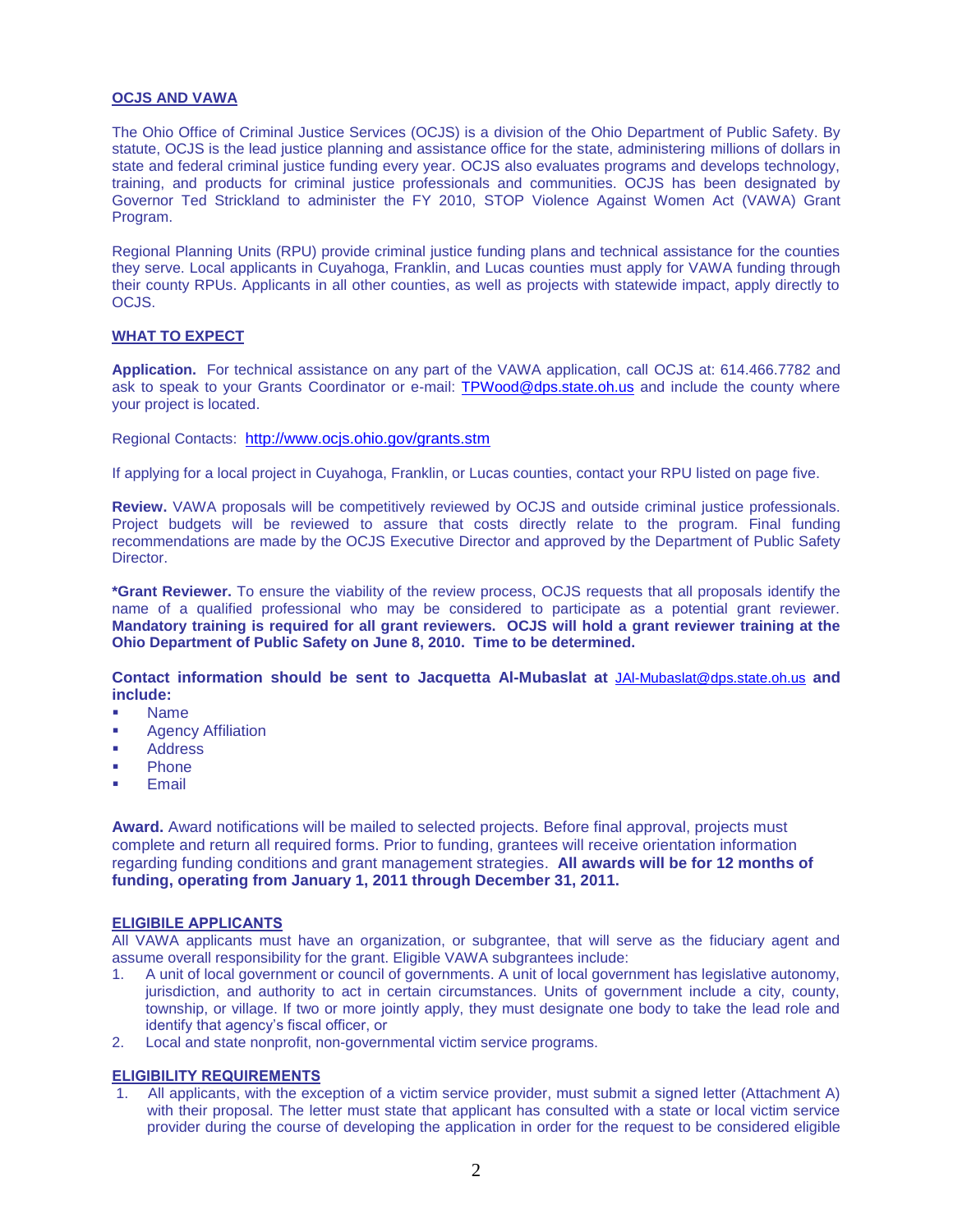and complete.

- 2. Projects applying under VAWA must have a collaboration group representing law enforcement, prosecution, victim service providers, and any other applicable agency/representative that will help to inform the project's activities and goals.
- 3. Domestic violence service providers/agencies that receive funding under this solicitation are not required, nor should they report identifying information regarding clients served to the Homeless Management Information System. Identifying information includes individually identifying information for or about an individual including: information likely to disclose the location of a victim of domestic violence, dating violence, sexual assault, or stalking, including a first and last name, a home or other physical address, contact information (including a postal, e-mail or Internet protocol address, or telephone or facsimile number, a social security number, and any other information, including date of birth, racial or ethnic background, or religious affiliation, that, in combination with any of the above information, would serve to identify any individual.
- 4. Law enforcement agencies applying under this solicitation must be in compliance with crime statistics reporting, using either the Ohio Incident-Based Reporting System or Uniform Crime Reporting Summary System, per Ohio Revised Code Section 5502.62(C)(6).

### **INELIGIBLE VAWA PROPOSALS**

Ineligible VAWA proposals include: activities focused exclusively on minors (birth-18 years) or prevention; batterer treatment projects; divorce assistance projects, legal separations and child custody projects; and legal or defense services for perpetrators of violence against women.

#### **APPLICANT TRAINING**

OCJS will be hosting a Grant Bidder's Conference on May 10, 2010 from 9-11am at the Ohio Department of Public Safety's Motorcycle Classroom located at 1970 W. Broad Street, Columbus, Ohio, on the first floor. The training will discuss the application process and provide detailed training information that will be useful in preparing a Justice Assistance Grant (JAG) and/or Violence Against Women Act (VAWA) grant application. Individuals are required to register for the trainings. The grant review matrix will be provided at this session, which details the application review score criteria.

**Conference registration is required for attendance**. Please complete the registration form at the end of this document and fax it to Laura Miller at 614-466-0308, or send via email to: [LAMiller@dps.state.oh.us.](mailto:LAMiller@dps.state.oh.us)

#### **PROGRAM PURPOSE**

VAWA applicants may apply for funding under one of the following Program Areas:

- **VA1 Training.** Supports training for law enforcement officers, judges, prosecutors, and court personnel.
- **VA2 Enhancement Efforts.** Supports the development, training, and expansion of units of law enforcement officers, judges, prosecutors, and court personnel.
- **VA3 Policy and Protocol Development.** Supports the implementation of more effective law enforcement, court/prosecution policies, protocols, orders, and services.
- **VA4 Data Collection and Communication Systems.** Supports the installation of computerized systems to identify and track protection orders, arrests, and violations of orders, prosecutions, and convictions.
- **VA5 Victim Service Programs and Visitation Centers.** Supports the development and strengthening of victim service programs and visitation centers.
- **VA6 Stalking Programs.** Supports the development and strengthening of programs to address stalking.
- **VA7 Sexual Assault Nurse Examiners (SANE).** Supports training for sexual assault forensic medical examiners.

### **LENGTH OF FUNDING**

Projects may apply for 12 months of funding, operating from January 1, 2011 to December 31, 2011.

#### **FEDERAL ALLOCATION**

Federal requirements mandate the VAWA funding distribution within Ohio's justice system. OCJS determines funding categories for projects based on the agency implementing the project and the services most directly supported by the project. All of the allocation categories mentioned below are disbursed based on the type of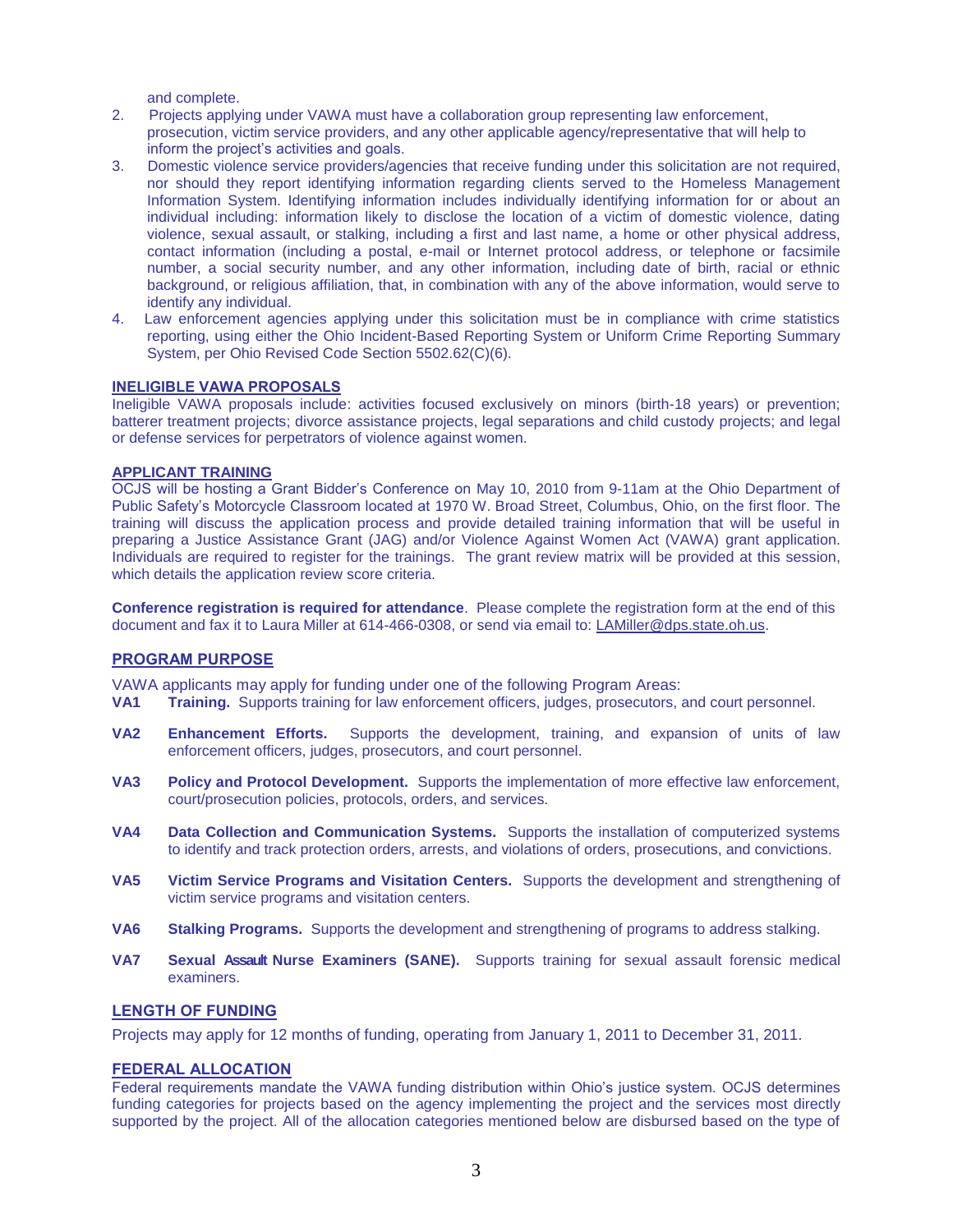organization that benefits from the VAWA program and the type of services supported by the program. Discretionary funding may be used for any of the categories at the discretion of OCJS.

- Law Enforcement 25%
- Prosecution 25%
- Victim Services 30% (\*10% must go to culturally specific community-based organizations)
- Court 5%
- Discretionary 15%

\*Pursuant to the Violence Against Women and Department of Justice Reauthorization Act of 2005 (H.R. 3402), STOP funding decisions must take into consideration that 10% of the 30% that is allocated to victim services must be distributed to community-based organizations that provide culturally specific services. Culturally specific services describe the types of activities such groups offer in response to obstacles perceived when accessing traditional services.

#### **FUNDING CAP**

Agencies may apply for a **maximum of \$60,000** in federal VAWA funds.

#### **MATCH**

All VAWA awards are required to provide a cash or in-kind match of at least 25 percent of the total project cost. The match requirement is with the exception of projects funded out of the victim service allocation, if the benefit/purpose of the project is to be received by a non-profit, victim service provider. **OCJS determines the allocation categories and will notify projects regarding their matching requirements.**

#### **Cash Match**

- State or local budget items or appropriations identified as binding commitments of project match
- Funds contributed from private sources, like corporate or private donations
- Funds from the Housing and Community Development Act of 1974, 42 U.S.C. 5305, et. seq.
- Funds from the Appalachian Regional Development Act
- **•** Project income

#### **In-Kind Match**

- Donations of expendable equipment, supplies, workshop or classroom materials, work space
- Monetary value of time contributed by professional, technical, skilled, or unskilled personnel if services are an integral and necessary part of the project

#### **Timing**

Match does not need to be applied at the exact time or in proportion to the obligation of federal funds: it must only be obligated by the end of the project period.

#### **PROPOSAL CHECKLIST**

Use the following checklist as a general guide for submitting proposals to OCJS. Read the entire VAWA packet before completing and submitting proposals.

- **Title Page**
- **Project Proposal**, *with headings clearly marked*
- **Executive Summary**
- **Detailed Budget Application**

**APPLY ONLINE!**

**VAWA applicants may apply for OCJS grants online at:**

**[https://portals.ocjs.ohio.gov/ogss/](https://portals.ocjs.ohio.gov/ogss/login.aspx) [login.aspx](https://portals.ocjs.ohio.gov/ogss/login.aspx)** 

- **1. Register for a username and password.**
- **2. Work on your grant over an extended period of time, saving changes until you're ready to preview and submit your final proposal to OCJS.**
- **3. Print an e-confirmation of your VAWA submission.**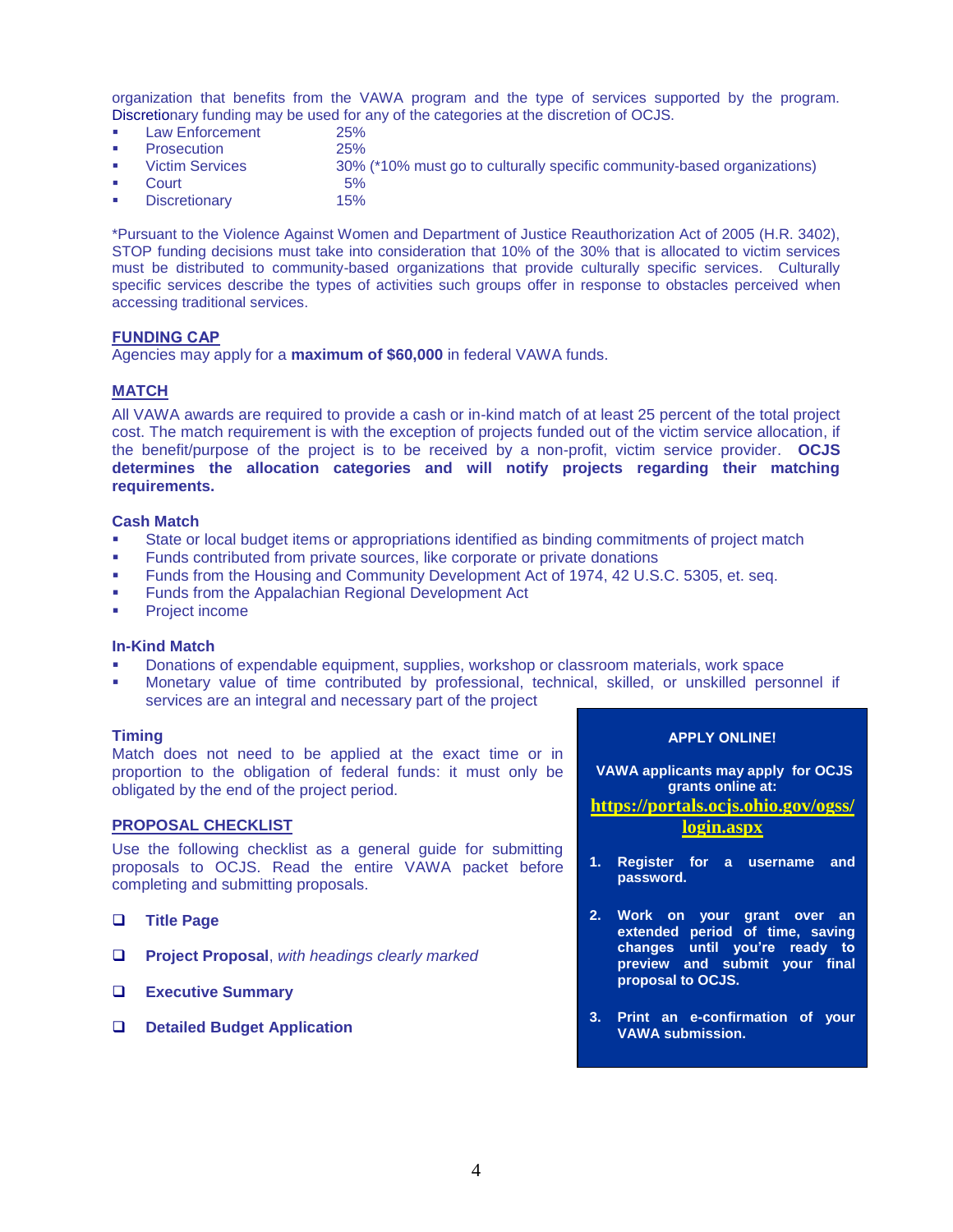#### **FORMAT AND SUBMISSION**

- **If applying online, visit: [https://portals.ocjs.ohio.gov/ogss/login.aspx.](https://portals.ocjs.ohio.gov/ogss/login.aspx)** Online proposals must be electronically submitted by 5:00 p.m. on **June 1, 2010. Late applications will not be reviewed or considered for funding.**
- **Projects that are not able to apply online must submit a waiver explaining why they could not submit their application online**. For those applicants who submit a waiver, proposals may not exceed six pages. Proposals should be single-sided pages, 12-point font, double-spaced, with oneinch margins. Required forms, including budget pages, do not count as part of the six-page total. Please do not attach additional pages. Submit a total of six proposal packets. All parts of the proposal, including the Title Page, Project Proposal, Executive Summary Page, and Budget Form must be submitted at the same time. Use binder clips only on applications. Please do not fax any part of the proposal. Proposals must be postmarked or received by OCJS by 5:00 p.m. on June 1, 2010. **Failure to follow the specified requirements will also result in the application not being reviewed or considered for funding.**
	- Mail or deliver proposals to: **Ohio Office of Criminal Justice Services 1970 West Broad Street, P.O. Box 182632 Columbus, Ohio 43218-2632 Attention: Project Control**

For technical assistance on any part of the VAWA application, call OCJS at: 614.466.7782 and ask to speak to your Grants Coordinator or e-mail: [TPWood@dps.state.oh.us](mailto:TPWood@dps.state.oh.us) and include the county where your project is located.

Regional Contacts: <http://www.ocjs.ohio.gov/grants.stm>

If applying for a local project in Cuyahoga, Franklin, or Lucas counties, please contact:

**Cuyahoga County** Paula Young **Communist Communist Communist Communist Communist Communist Communist Communist Communist Communist Communist Communist Communist Communist Communist Communist Communist Communist Communist Communist Communist** Department of Justice Affairs, Grants and Training Montgomery County Criminal 310 W. Lakeside Ave. Suite 795-A Cleveland, Ohio 44113 Telephone: 216.443.5924 [pyoung@cuyahogacounty.us](mailto:mnewman@cuyahogacounty.us)

## **Franklin County** Office of Homeland Security and Justice Programs 373 S. High Street, 25th Floor Columbus, Ohio 43215 Telephone: 614.462.5577 [kbcrandall@franklincountyohio.gov](mailto:kbcrandall@franklincountyohio.gov)

#### **Lucas County**

Holly Matthews Criminal Justice Coordinating Council One Government Center, Suite 1720 Toledo, Ohio 43604 Telephone: 419.213.3828 [holly.matthews@NORIS.ORG](mailto:holly.matthews@NORIS.ORG) 

If applying for a local project in Montgomery County, please apply to OCJS through the online system; and submit a copy of your application to the contact listed below:

#### **Montgomery County**

Joe Spitler Montgomery County Criminal Justice Council 451 West Third Street, 11<sup>th</sup> Floor Dayton, Ohio 45422-1326 Telephone: 937.224.8425 Fax: 937.496.7723 [spitlerj@mcohio.org](mailto:spitlerj@mcohio.org)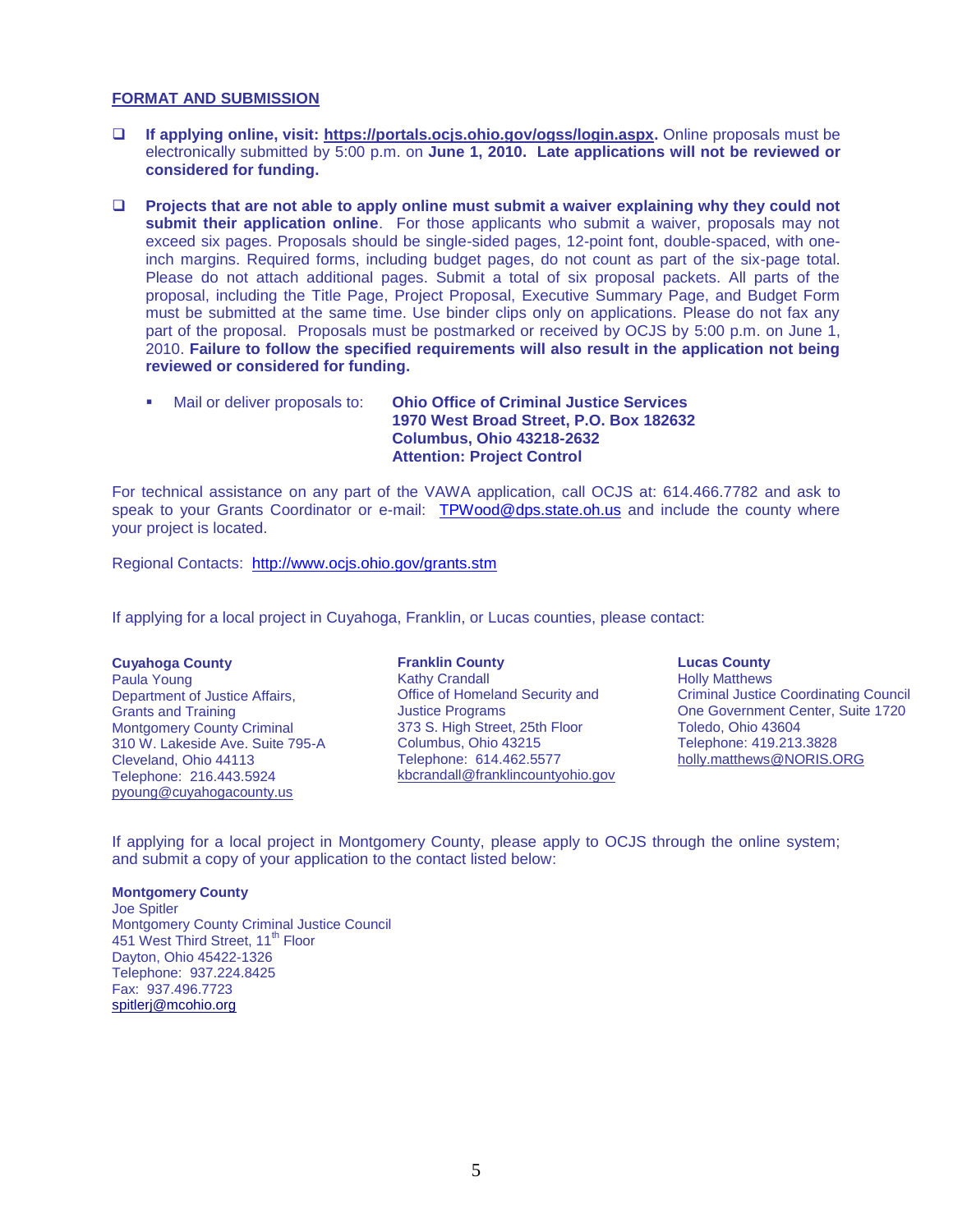## **STOP VIOLENCE AGAINST WOMEN ACT (VAWA) GRANT PROGRAM AREAS: GOALS AND REQUIREMENTS**

| <b>Program Area</b>                                                          | Goal                                                                                                                                                                                                                                                                                                                                                                                                                | <b>Project Description Requirements</b>                                                                                                                                                                                                                                                                                                                                                                                                                                                                                                                                                                                                                                                                                                                                                                                                           |  |  |
|------------------------------------------------------------------------------|---------------------------------------------------------------------------------------------------------------------------------------------------------------------------------------------------------------------------------------------------------------------------------------------------------------------------------------------------------------------------------------------------------------------|---------------------------------------------------------------------------------------------------------------------------------------------------------------------------------------------------------------------------------------------------------------------------------------------------------------------------------------------------------------------------------------------------------------------------------------------------------------------------------------------------------------------------------------------------------------------------------------------------------------------------------------------------------------------------------------------------------------------------------------------------------------------------------------------------------------------------------------------------|--|--|
| <b>VA1</b><br>Training                                                       | Train law enforcement, judges, court<br>personnel, and prosecutors to more<br>effectively identify and respond to violent<br>crimes against women including the crimes<br>of sexual assault, domestic violence, and<br>dating violence.                                                                                                                                                                             | L.<br>Identify training topics, speakers, audience, dates, and locations.<br>Ű.<br>Describe policies and procedures resulting from training.<br>L.<br>Identify evaluation instrument to determine training effectiveness.                                                                                                                                                                                                                                                                                                                                                                                                                                                                                                                                                                                                                         |  |  |
| <b>VA2</b><br>Enhancement<br><b>Efforts</b>                                  | Develop, train, or expand units of law<br>enforcement, judges, court personnel, and<br>prosecutors specifically targeting violent<br>crimes against women including the crimes<br>of sexual assault and domestic violence.                                                                                                                                                                                          | L.<br>Describe strategy to improve investigation and evidence collection.<br>Ű.<br>Describe domestic violence/sexual assault training for new law enforcement<br>officers or prosecutors.                                                                                                                                                                                                                                                                                                                                                                                                                                                                                                                                                                                                                                                         |  |  |
| VA <sub>3</sub><br><b>Policy and Protocol</b><br>Development                 | Develop and implement more effective law<br>enforcement, court, and prosecution<br>policies, protocols, orders, and services<br>devoted to preventing, identifying, and<br>responding to violent crimes against women<br>including the crimes of sexual assault and<br>domestic violence.                                                                                                                           | ш<br>Describe current policies and protocols.<br>L.<br>Identify how and when the proposed policy or protocol will be implemented.                                                                                                                                                                                                                                                                                                                                                                                                                                                                                                                                                                                                                                                                                                                 |  |  |
| VA <sub>4</sub><br>Data Collection and<br>Communication<br><b>Systems</b>    | Develop, install, or expand data<br>collection/communication systems linking<br>law enforcement, prosecution, and courts to<br>identify and track arrests, protection orders,<br>violations of orders, prosecutions, and<br>convictions for violent crimes against<br>women including sexual assault and<br>domestic violence to report data to the<br>National Instant Criminal Background<br><b>Check System.</b> | I.<br>Identify whether project will develop a new system or update existing system.<br>Ű.<br>Describe technical, procedural, organizational changes required.<br>u,<br>Identify staff for technical support after grant ends.<br>u,<br>Describe how data will be shared among agencies.<br>Personnel costs are unallowable; consultant costs are permitted.<br>ш                                                                                                                                                                                                                                                                                                                                                                                                                                                                                  |  |  |
| <b>VA 5</b><br><b>Victim Service Programs</b><br>and Visitation Centers      | Develop, enlarge, or strengthen victim<br>service programs including sexual assault,<br>domestic violence, and dating violence<br>programs; develop or improve victim<br>services delivery to underserved<br>populations; provide specialized domestic<br>violence court advocates where protection<br>orders are frequently granted; increase<br>case reporting; reduce attrition rates for<br>cases.              | <b>Victim Services</b><br>Describe how project provides safety planning, legal advocacy, and<br>L.<br>confidentiality for female victims.<br><b>Visitation Centers</b><br>L.<br>Describe Visitation Center security, space, supervision, and hours of operation.<br>Identify potential liability issues and responses.<br>L.<br>L.<br>Describe sources of referrals to Visitation Center.<br>Note: Agencies that have previously received funding in support of<br>visitation centers are eligible to apply in FY 2010; however, this program<br>area may not be eligible for funding support in future years.                                                                                                                                                                                                                                    |  |  |
| VA <sub>6</sub><br><b>Stalking Programs</b>                                  | Develop, enlarge, or strengthen programs<br>to address stalking.                                                                                                                                                                                                                                                                                                                                                    | <b>Law Enforcement</b><br>Describe preventive/self-protection measures victims will receive.<br>ш<br>Identify how project will enforce foreign protection orders.<br>п<br>Describe law enforcement training on various stalking issues, including laws,<br>early intervention, stalking case monitoring, and lethality assessments.<br><b>Prosecutors</b><br>Describe victim education to collect offender behavior evidence.<br>×.<br>Describe support for victims seeking protection orders.<br>×.<br>Describe training for prosecutors on laws and prosecutorial techniques for<br>×.<br>stalking cases.<br><b>Victim Service Providers</b><br>ш<br>Describe preventive/self-protection measures victims will receive.<br>Describe support for victims seeking protection orders.<br>×.<br>Describe victim education on stalking issues.<br>×. |  |  |
| VA <sub>7</sub><br><b>Sexual Assault Nurse</b><br><b>Examiners</b><br>(SANE) | Train sexual assault forensic medical<br>examiners in collection and preservation of<br>evidence, analysis, and prevention for<br>expert testimony, and to provide treatment<br>of trauma related to sexual assault.<br><b>Training Costs Only</b>                                                                                                                                                                  | L.<br>Identify training topics, speakers, audience, dates, and locations.<br>Provide number of agency staff to receive SANE training, and their job<br>ш<br>responsibilities.<br>L.<br>Describe project Collaboration Board, including a Sexual Assault Response<br>Team consisting of law enforcement, rape crisis center, prosecutor's office, and<br>sexual assault nurse examiners.                                                                                                                                                                                                                                                                                                                                                                                                                                                           |  |  |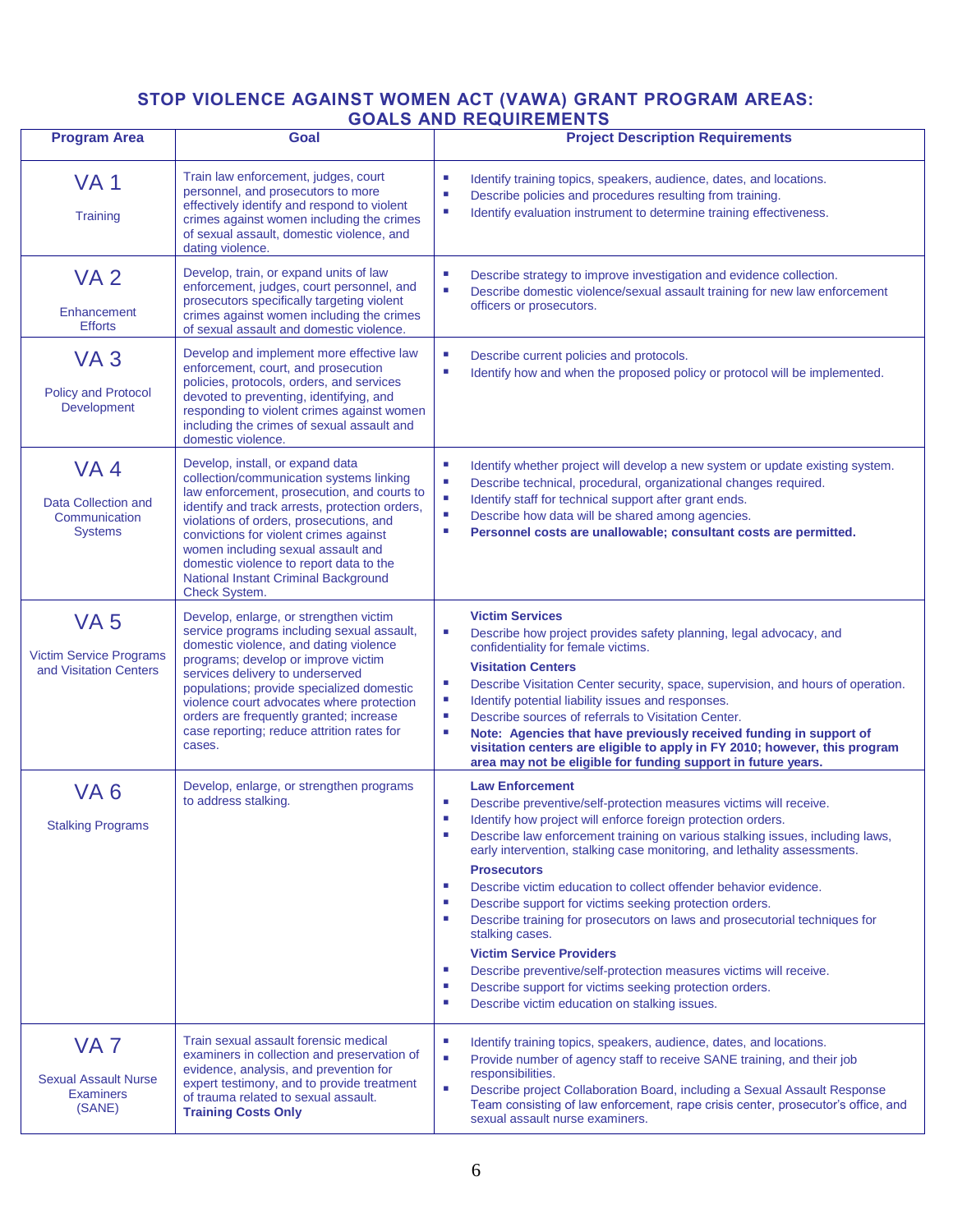## **STOP VIOLENCE AGAINST WOMEN ACT (VAWA) GRANT PROPOSAL NARRATIVE**

All VAWA proposals must use the following bold, underlined headings in the same order as presented. Respond to each bulleted question within the section asked. Proposals may not exceed six pages.

#### **Problem Statement and Target Population**

Describe the problem or issue to be addressed, and its impact on the community. The application will be evaluated as to how effectively it:

- clearly describes the problem, justifies the need for assistance, and relates the problem and the need for assistance to the scope of the Violence Against Women Act Grant Program. Please discuss any relevant national, state, and local level data/statistics to document the problem, as well as, short or long-term consequences if the problem is not addressed.
- clearly describes the target population to be served in terms of population size and demographic characteristics, including any relevant local statistics that link the need for assistance to this particular target population. The applicant should identify at least one underserved population that will be targeted for outreach and services. The rationale for selecting the target group should be reasonable given the objectives of the project and the approach described in the project description section of the application.
- identifies other resources in the community that are currently available to address the problem and explains why existing resources are not sufficient to address the problem. If none exist, applicant should discuss the gaps in services and link how the proposed project will help alleviate those gaps.

#### **Underserved Population**

VAWA underserved populations include geographic location (rural isolation), underserved racial and ethnic populations, special needs populations (language barriers, disabilities, alienage, or age); or any other population determined to be underserved by the U.S. Attorney General or by the Secretary of Health and Human Services, as appropriate. All projects must identify at least one underserved population. 

- What is the underserved population your project will serve?
- Why is this population currently underserved?
- How will the project meet the needs of the underserved population?

#### **Project Description**

Describe the plan of action that includes a description of the scope and detail of how the proposed project will address the problem identified in the problem statement and target population section of the application. See page six for additional Project Description Requirements for each purpose area. The application will be evaluated as to how effectively it:

- describes the proposed activities and approach to be taken and clearly demonstrates how the identified problem will be addressed. The approach should seem logical given the characteristics and needs of the target population discussed in the problem statement and target population section of the application.
- discusses the necessary resources that are required to implement the approach or the response outlined in the proposed application. The resources should be reasonable given the scope and detail of the identified approach.
- presents evidence to support the rationale for choosing the approach or response and how it is based on the demonstrated effectiveness of the proposed activity or activities similar to that proposed. The applicant should provide information showing that the approach or response has been shown to be effective or that there is a basis in professional experience to believe it will be effective in addressing the identified problem with the target population discussed.

#### **Project Objectives**

Describe the outcomes or changes anticipated as a result of the proposed project. The achievement of the objectives should provide an outcome that reflects a measurable change for the target population due to the services offered by the program. Provide two objectives, with performance measures and baseline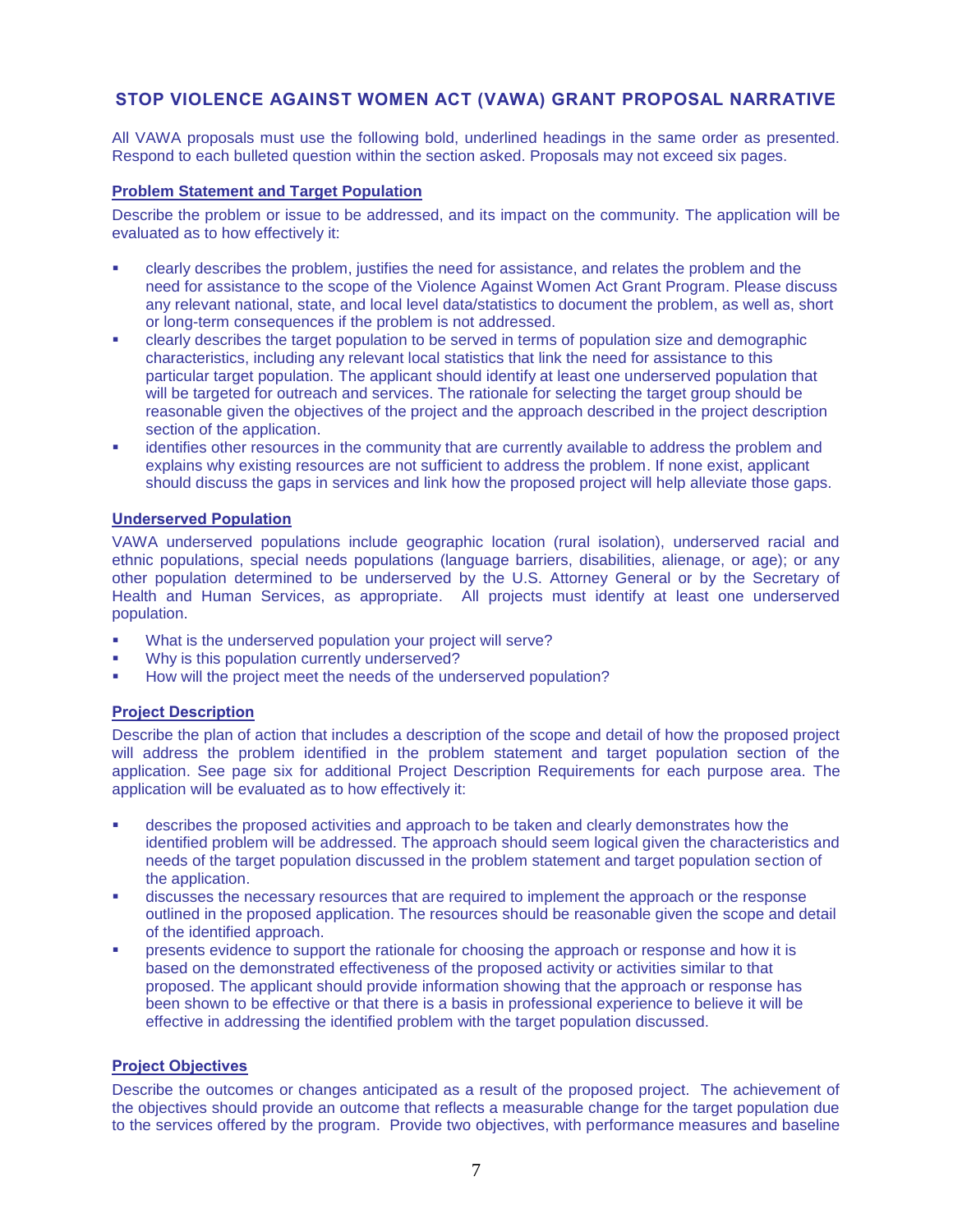numbers that further the goal of the selected Program Area. Application will be evaluated on how effectively it:

 clearly identifies project objectives (measured change as a result of implementing the proposed project), performance measures (how you will measure that change, what instruments and/or tools are to be used, etc.), and any baseline data that exists. The project objectives should be logically and clearly linked to the identified problem and the proposed approach/response as discussed in the previous sections of the application. Performance Indicators should be appropriate to the Objective, and be a measure of success in accomplishing the Objective.

| <b>DEFINITION /</b><br><b>EXAMPLE</b>             | <b>OBJECTIVE / OUTCOME</b><br><b>Measure of change that will</b><br>result from the proposed project<br>during project period.                                                                                                  | <b>PERFORMANCE INDICATOR</b><br>Information collected to<br>document expected changes.                                                     | <b>BASELINE NUMBER</b><br><b>Number documenting what</b><br>occurred during the past year.                                                                                                                        |
|---------------------------------------------------|---------------------------------------------------------------------------------------------------------------------------------------------------------------------------------------------------------------------------------|--------------------------------------------------------------------------------------------------------------------------------------------|-------------------------------------------------------------------------------------------------------------------------------------------------------------------------------------------------------------------|
| <b>EXAMPLE:</b><br><b>OBJECTIVE</b><br>(Increase) | Increase by 5 percent the<br>number of law enforcement<br>officers receiving domestic<br>violence training in Carnation<br>County by December 31, 2011.                                                                         | The number of law enforcement<br>officers receiving domestic<br>violence training in Carnation<br>County.                                  | 250 law enforcement officers<br>received domestic violence<br>training in Carnation County<br>between January 1, 2009 and<br>December 31, 2009. By<br>December 31, 2010, we hope to<br>have trained 265 officers. |
| <b>EXAMPLE:</b><br><b>OBJECTIVE</b><br>(Decrease) | 95% reduction in the number of<br>incidence of violence against a<br>spouse or significant other<br>among those successfully<br>completing the Hamilton County<br><b>Batter's Intervention Program</b><br>by December 31, 2011. | The number of reported<br>incidents of domestic violence<br>through Hamilton County for<br>those completing the program.                   | 90% reduction in the number of<br>incidence of violence against<br>spouse or significant other<br>reported to local law<br>enforcement between January<br>1, 2010 and December 31, 2010.                          |
| <b>FXAMPLE:</b><br><b>OBJECTIVE</b><br>(Maintain) | Maintain the current level of<br>client satisfaction with services<br>being delivered between<br>January 1, 2011 and December<br>31, 2011.                                                                                      | The level of client satisfaction<br>as reported on the Client<br>satisfaction survey<br>administered upon termination<br>from the program. | <b>Participants reported a 95%</b><br>satisfaction rate on delivered<br>services between January 1,<br>2010 and December 31, 2010.                                                                                |

#### **Timeline and Activities**

Describe how project activities and objectives will be reasonably achieved in the given project period. The application will be evaluated as to how effectively it:

- presents a comprehensive, thorough timeline that is well-defined and comprehensively specifies what will be done, who (individuals and organizations) will do it, and when it will be accomplished. The timeline should be reasonable given the nature of the problem, the target population, and the approach/response discussed in earlier sections of the application.
- if applicable, include any other deliverables that will be created and/or used throughout the project.

## **Organization and Staff Capacity**

Describe the history and accomplishments of the organization responsible for implementing the project. Identify any key staff, including a project director, who will be responsible for all administrative and programmatic issues, including correspondence between the project and OCJS. The application will be evaluated as to how effectively it:

- clearly identifies the mission of the organization and the capacity to administer grants of similar size and scope. The applicant should demonstrate that they possess adequate resources (i.e. personnel/staff, infrastructure to support additional program, computers, software, etc.)
- clearly identify the qualifications, experience, and education of key staff, including volunteers, and show that successful completion of the project is realistic given the key staff implementing the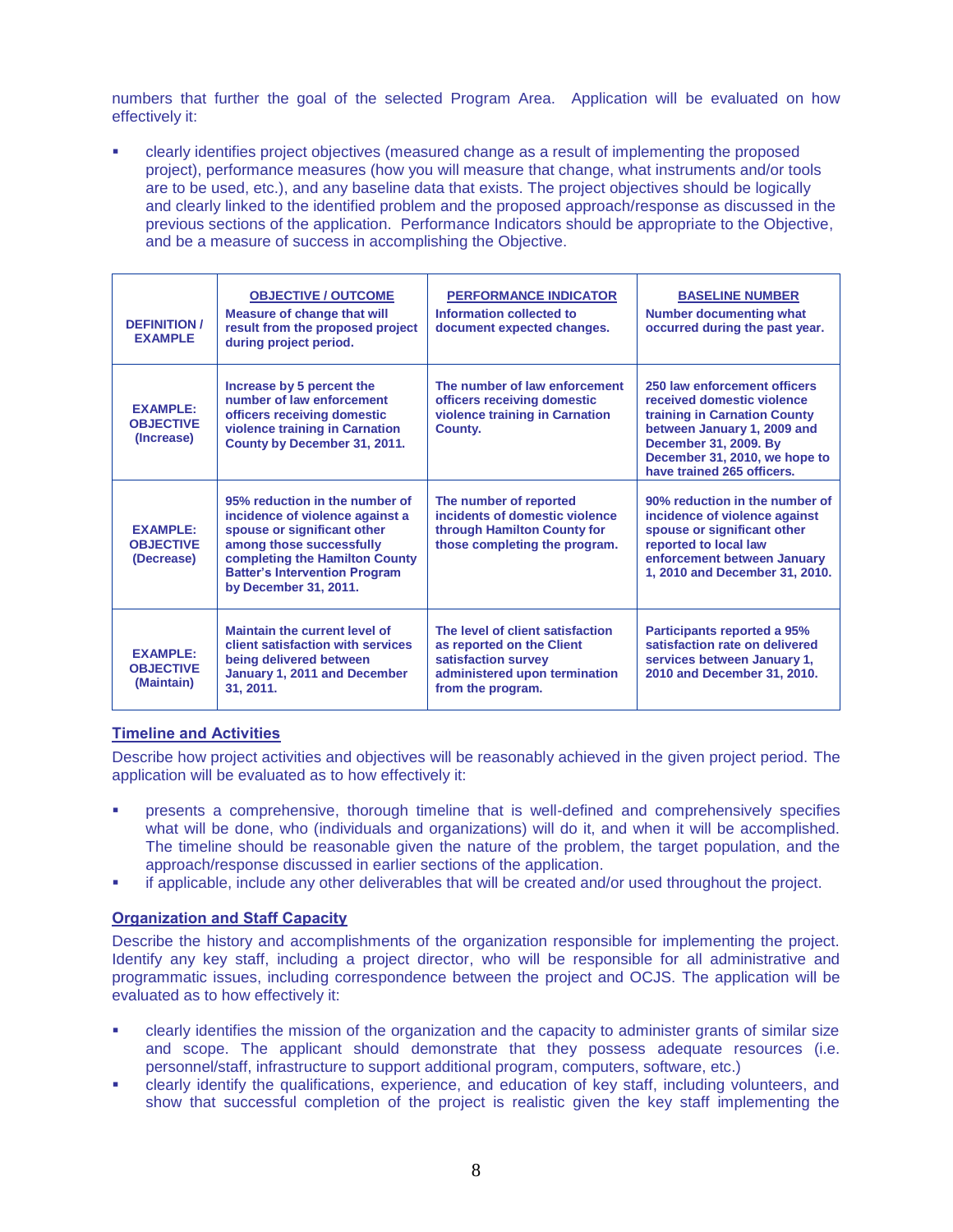project. In cases where positions have not been filled, the applicant should clearly describe a reasonable approach and criteria to hire experienced and qualified staff.

#### **Organizational, Staff Capacity, and Developmental Efforts Surrounding Issues of Cultural Competency**

Pursuant to the Violence Against Women and Department of Justice Reauthorization Act of 2005 (H.R. 3402), STOP funding decisions must take into consideration that 10% of the 30% that is allocated to victim services must be distributed to community-based organizations that provide culturally specific services. The definition of culturally specific services describes the types of activities such groups would offer to overcome obstacles to access more traditional services. This also means that mainstream programs that have a goal of serving underserved populations must ensure that they offer full linguistic access and culturally specific services. An organization which possesses a good grounding in cultural competency will naturally develop the appropriate outreach and services to yield culturally and linguistically desired service related outcomes.

- describe how issues of cultural competency, outreach, and services have been translated into planning for the particular project or program reflecting the racial make-up of the board, staff, volunteers, and victims served;
- explain the staff recruitment process and describes staff retention techniques;
- discusses how they address anti-oppression in their mission statement and requires staff to attend training on issues of anti-oppression and privilege;
- and describes outreach and programming offered.

## **Collaboration Board**

Collaboration Boards are essential to the funding process as they help projects achieve their goals and objectives. The leadership and direction they provide help projects to achieve their goals and objectives through a shared community vision. Collaboration Boards should be comprised of agency representatives, as well as various stakeholders from the community, including but not limited to representatives from children services, hospitals, local police departments, and the court system, such as victim advocates and the prosecutors office. The Collaboration Board must conduct meetings at least quarterly and keep minutes of discussion items. Describe the collaborative effort between the applicant and other organizations. The application will be evaluated as to how effectively it:

- describes the extent and nature of the collaborative effort and how the role and function of each organization will support the overall goal of the project. Partner agencies should be clearly identified and clearly linked with their role and function within the collaborative group.
- provides details describing the management of the collaborative group. The applicant should be able to document when quarterly meetings will be held, how members will be notified of upcoming meetings, and the process for distributing and maintaining records of minutes of meetings.
- describes how the collaborative group will work together to achieve project goals and objectives.

#### **Applications must include commitment letters from all Collaboration Board members. Letters must be submitted on the collaboration board member's letterhead and detail each agency's role and commitment as a partner within the proposed project.**

#### **Budget**

Describe any costs associated with implementing the program. The application will be evaluated as to how effectively it:

- presents a clear and detailed budget with a narrative that clearly explains and justifies the budget information.
- justifies the costs of the proposed program and the costs are considered reasonable in view of the types and range of activities to be conducted, the number of participants to be served, and the expected results and benefits.
- clearly states how the match funds will be used and the source of the match funds.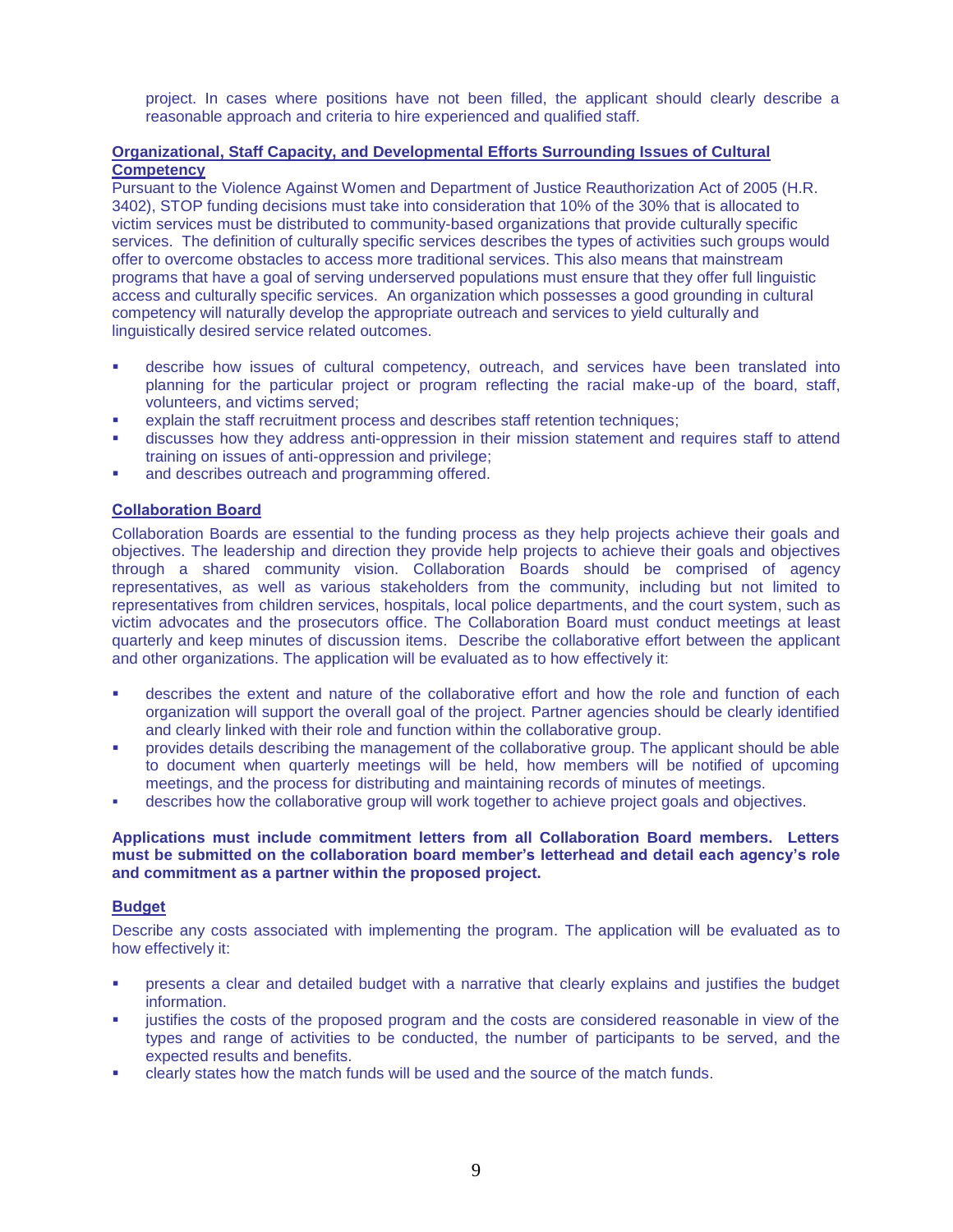## **UNALLOWABLE COSTS**

Alcoholic Beverages Auto Purchase

- Auto Parts
- Auto Maintenance
- Auto Leases Only Allowable for Drug Task Forces

Awards, Bonuses, or Commissions Bad Debts

Basic or Standard Police Equipment

Uniforms

Dry Cleaning  $\bullet$ Construction Costs/Projects Contingency Provision Funds Contributions and Donations by the Subgrantee or Implementing Agency Corporate Formation Costs Defense and Prosecution of Criminal and Civil Proceedings and Claims Depreciation and Use Allowances on Publicly Owned Buildings Drug Dogs Dual Compensation **Entertainment** Federal Employee Compensation, Consulting Fees, or other Remuneration Fines and Penalties (OBM Circular A-87 Item 20 exception) Foreign Travel (outside United States/territories, Canada) Fund Raising General Government Expense (OBM Circular A-87 Item 23 exceptions) Grant Management/Administrative Costs Idle Facilities (OBM Circular A-87 Item 24 exceptions) Incentive Payments Inmate Wages Interest (OBM Circular A-122 Item 19 exceptions) Land Acquisition Lobbying Losses on Other Awards Luxury Items Medicines, Drugs, Pharmaceuticals, or Cosmetics Military-type Equipment/Lethal Weapons Real Estate Recreational Activities Restitution Payments **Snacks** Space Occupied under Lease-to-Own Agreements Sporting Goods/Equipment State and Local Taxes (Standard Conditions exceptions) **Stipends** Tips, Bar Expenses, or Laundry Costs Incurred at Conferences Toys, Games, etc. Under Recovery of Costs under Federal Agreements Vessels or Aircraft

 All costs must directly relate to the goals and objectives of the proposed project. OCJS reserves the right to modify project budgets or provide partial funding.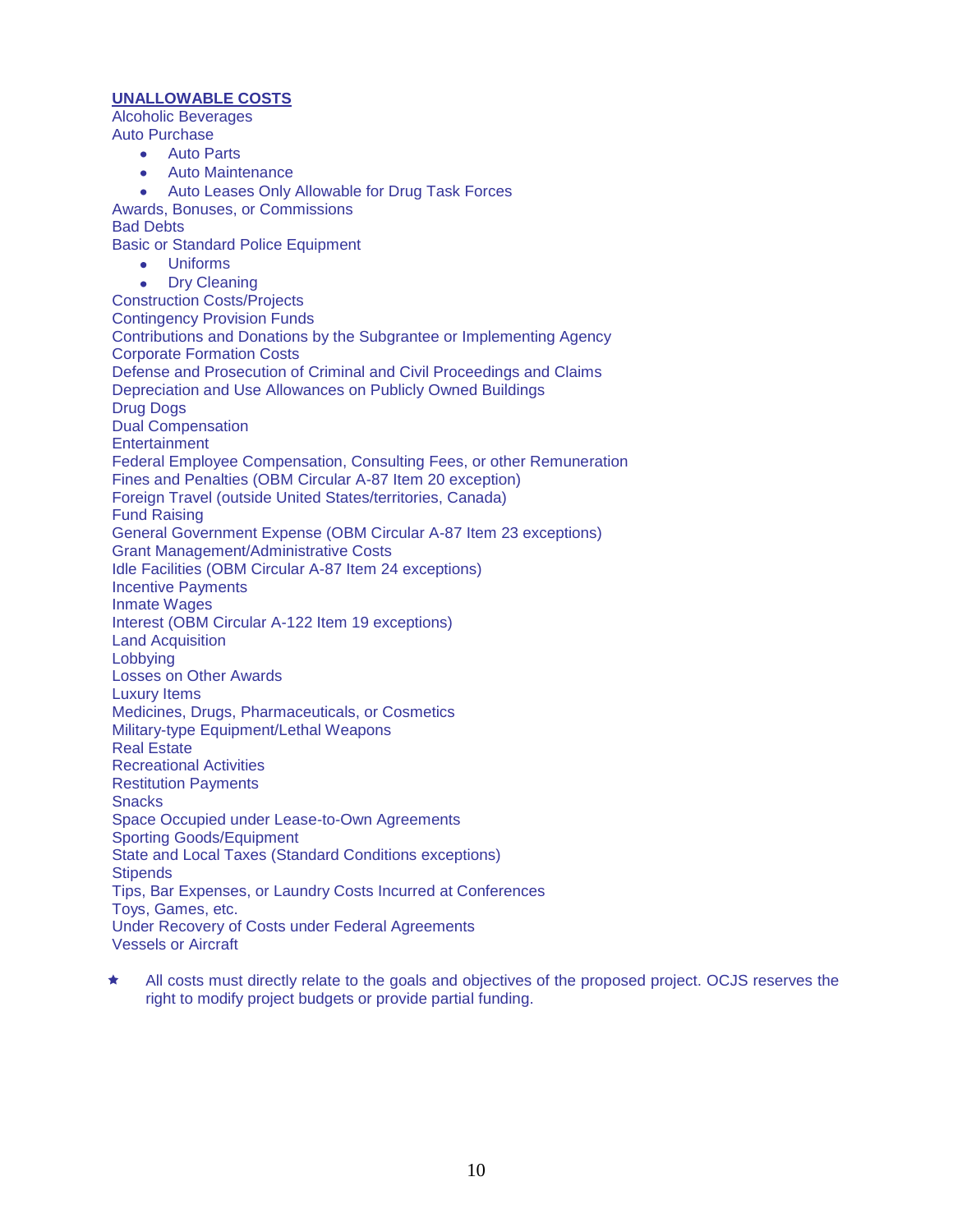Attachment A

Date, 2010

Mr. Karhlton Moore Office of Criminal Justice Services 1970 West Broad Street Columbus, OH 43223

Dear Director Moore,

The (name of the implementing agency) is submitting an application under the FY 2010 S.T.O.P. Violence Against Women Act Grant Program solicitation. Our agency is aware of the following requirement: 'State and/or local prosecution entities, law enforcement entities, and courts must consult with state or local victim service programs during the course of developing their grant applications in order to ensure that proposed services, activities and equipment acquisitions are designed to promote the safety, confidentiality and economic independence of victims of domestic violence, sexual assault, stalking and dating violence.'

Please see the attached signed letter that documents our compliance with this requirement.

Sincerely,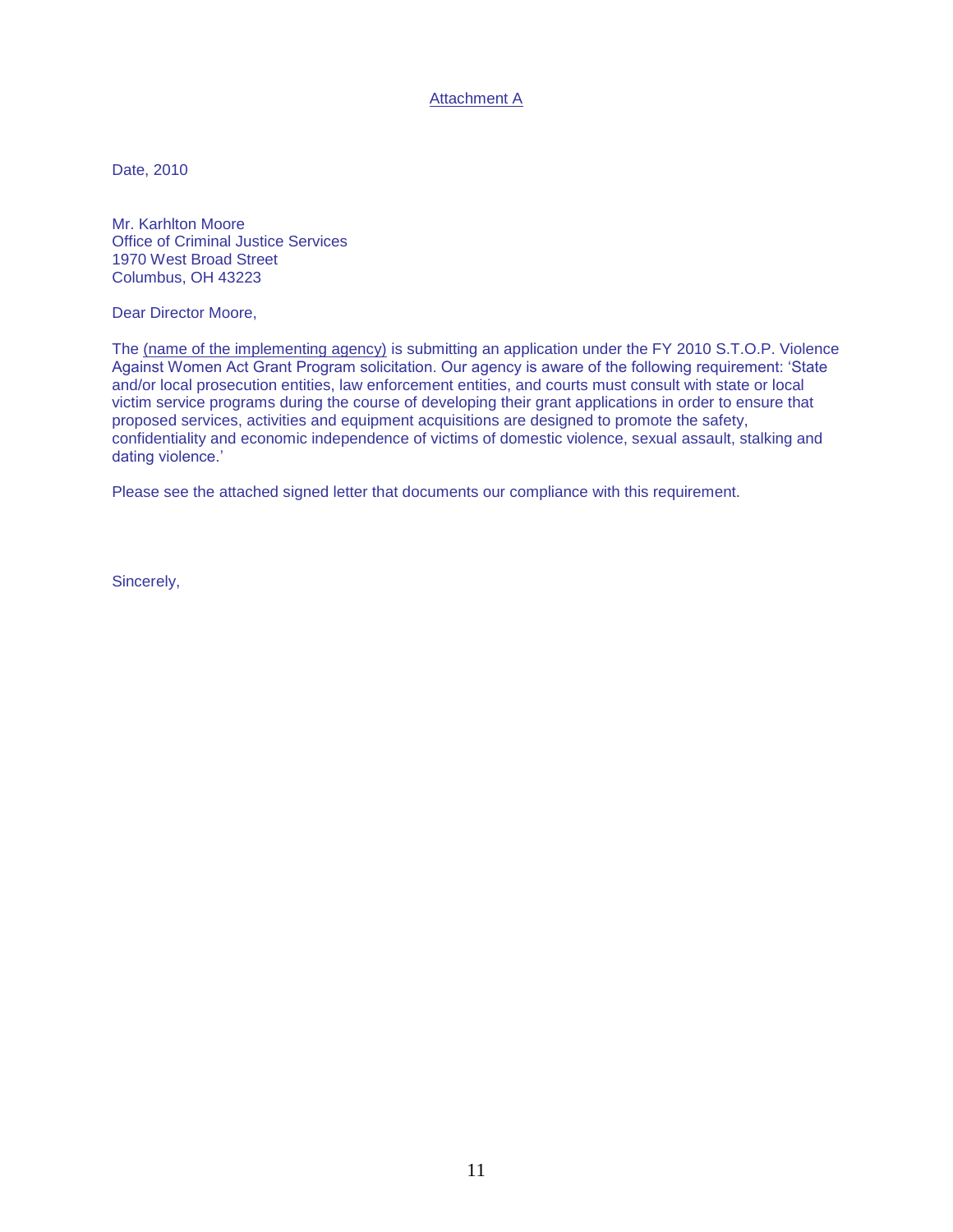## Victim Service Consultation

I, (name of the implementing agency's authorized official), certify that the (name of the implementing agency) is in compliance with the aforementioned requirement regarding consultation with a state or local victim service provider during the course of the grant application process. I understand that this requirement is part of the Violence Against Women and Department of Justice Reauthorization Act of 2005.

Signature of the implementing agency's authorized official: \_\_\_\_\_\_\_\_\_\_\_\_\_\_\_\_\_\_\_\_

I, (name of the victim service provider's authorized official), certify that the (name of the implementing agency) did meet the aforementioned requirement regarding consultation with a state or local victim service provider during the course of the grant application process. I understand that this requirement is part of the Violence Against Women and Department of Justice Reauthorization Act of 2005.

Signature of the victim service provider's authorized official: \_\_\_\_\_\_\_\_\_\_\_\_\_\_\_\_\_\_\_\_\_\_\_\_\_\_\_\_